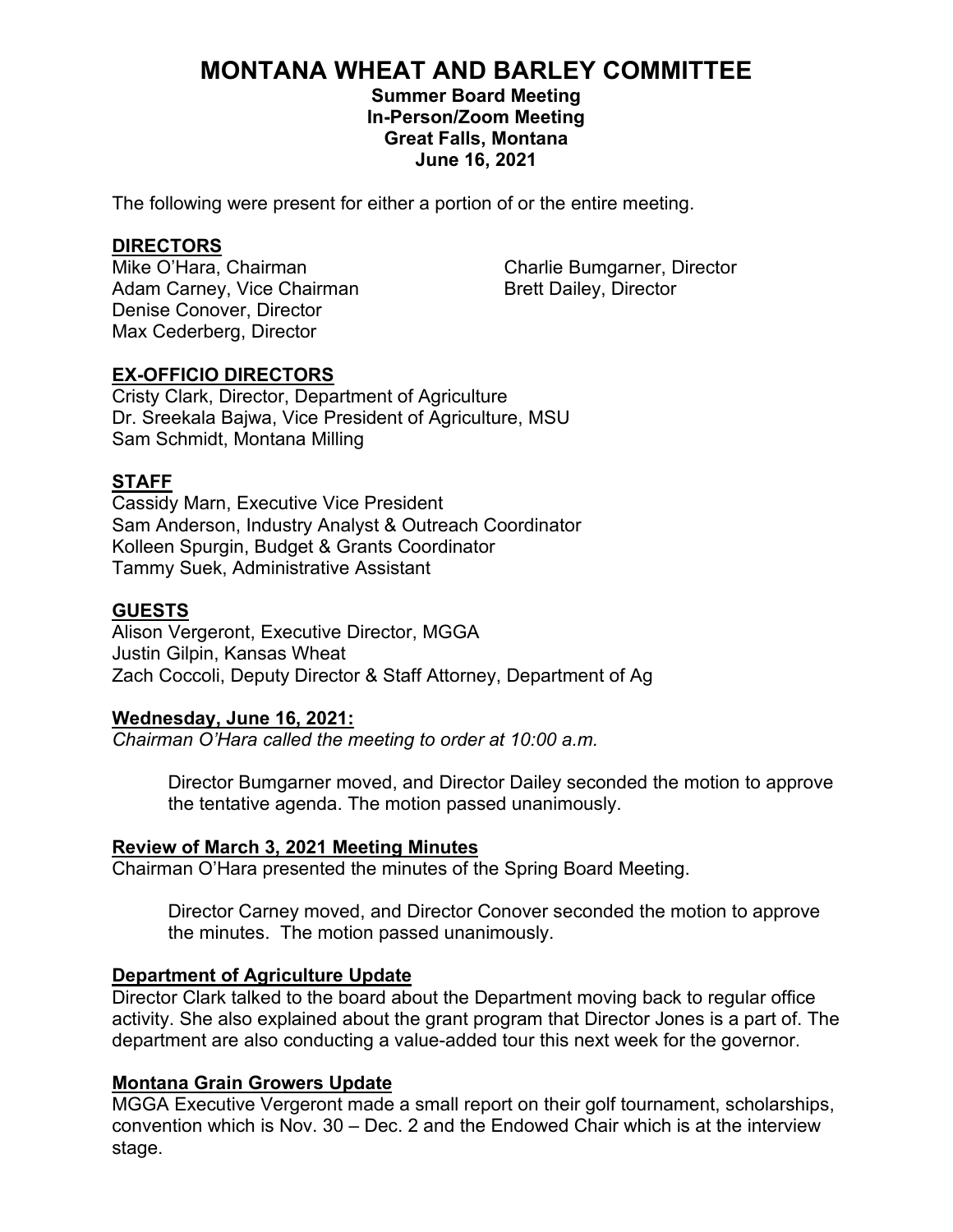Montana Wheat & Barley Committee Board Meeting Summer Board Meeting June 16, 2021  $\mathcal{D}$ 

# **View from the Trade**

Sam Schmidt gave an overview of grain prices.

# **MSU Update**

Dr. Bajwa updated the board on the field days they will be face-to-face this year and MAES advisory committee will be meeting at Southern Ag Research Station, June 30<sup>th</sup> this year. The search is on for two wheat breeders and an endowed chair position. Northwest Farm Credit Services made a gift of two million dollars to the University's Ag department.

# **Hard White Wheat Update**

Justin Gilpin from the Kansas Wheat Commission presented to the board an update on Hard White Wheat and changing the grading standards at FIGIS.

# **Financial Update**

Executive VP Marn went over the latest financials and answered questions about refunds.

# **Wheat Marketing Center**

Director Bumgarner attended the virtual meeting put on by the center. They said goodbye to Bonn, he has retired. Next meeting, they hope to have face-to-face.

# **National Barley Growers Board Meeting**

Chairman O'Hara attended the meeting; the concern was about the drought and it's effect on the barley crop. The demand for barley is good.

# **Executive Vice President Update**

Executive VP Marn is sitting on the search committees for the breeders, it is a lot of work. She talked about the Trade Teams we have interacted with so far. Crop Quality is the bad news but trying to stay positive to buyers.

Director Carney is resigning due to family issues, the governor has appointed Terry Angvick from Plentywood to replace him.

# **Industry Analyst Update**

Sam is working on different ways to promote our wheat, such as video content for the web site & Facebook page. He is also working on working with MSU to set up web cams on a field to watch the growth of wheat.

# **Transportation Update**

Deputy Director Coccoli talked to the board about some of the transportation meeting coming up.

# **Approval of Staff and Director Travel**

Director Conover moved, and Director Bumgarner seconded the motion to approve the travel. The motion passed unanimously.